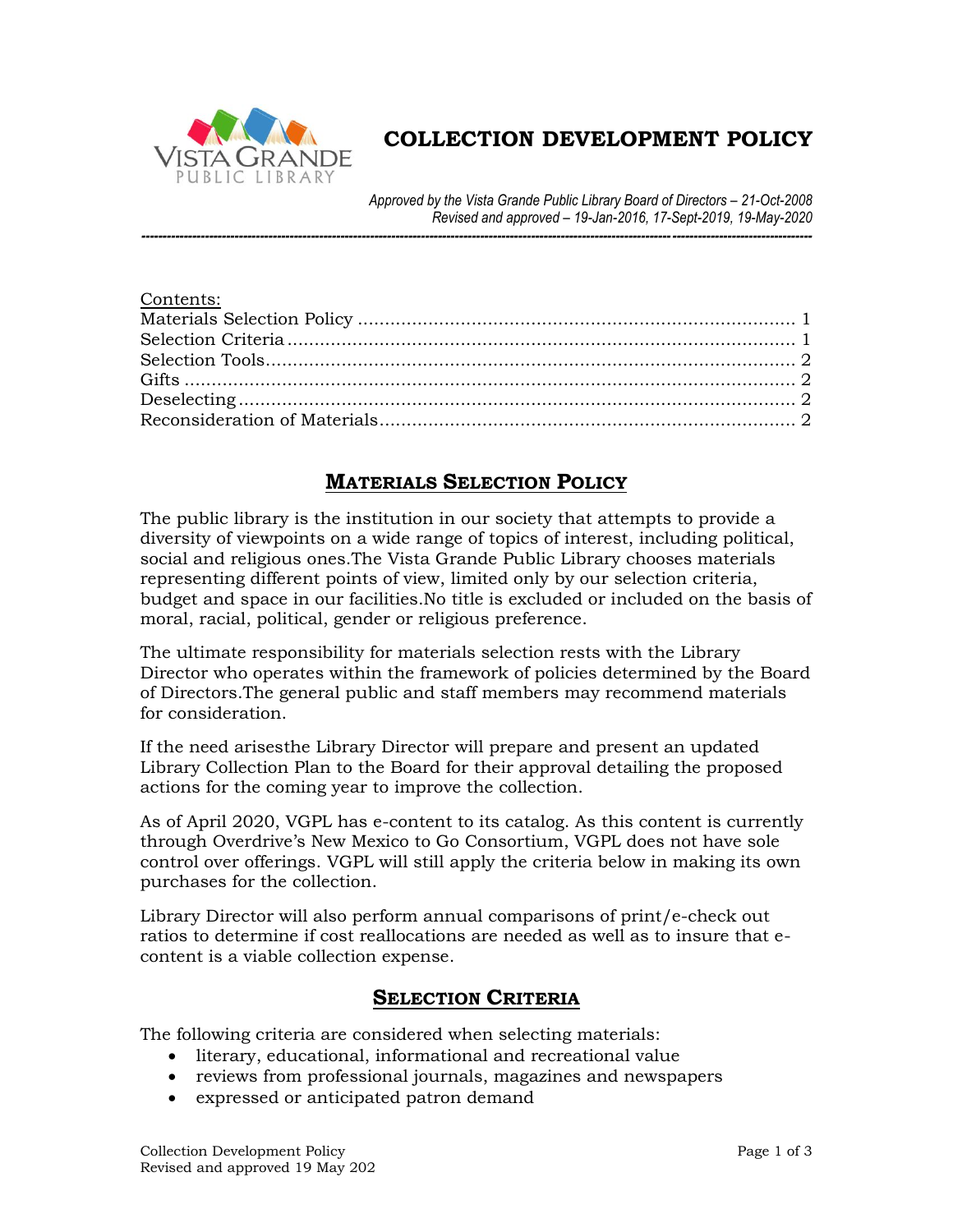- timeliness or permanence of the material
- appropriateness for the interests and skills of the intended user
- authority and accuracy of the author

No single criterion is used to justify a purchase; material selectors consider all criteria in reaching a decision.Each type of material is judged on the basis of its overall content or style, not by isolated or random portions.

### **SELECTION TOOLS**

<span id="page-1-0"></span>The Library endorses the American Library Association's Freedom to Read and Freedom to View statements, the Library Bill of Rights, and the statements on Labeling Library Materials, Access to Electronic Information, Services, and Networks and Free Access to Libraries for Minors.Copies of these documents are included in this Collection Development Policy.

#### **GIFTS**

<span id="page-1-1"></span>The Library appreciates monetary or materials gifts.In accepting books and other materials, the library applies the same criteria and reserves the right to decide which materials should be added to the collection, which will be distributed elsewhere, which will be placed in the library book sale and which may be disposed of in other manners.Receipts for gifts can indicate only the type and number of items donated.The donor is responsible for deciding the value of donated items.

#### **DESELECTING**

<span id="page-1-2"></span>Maintenance of an up-to-date, attractive and currently useful collection is essential to meaningful library service.Deselecting or weeding is defined as a constant discarding with replacement as needed of outdated, worn-out, or no longer useful materials.

E-weeding is performed by Overdrive and is dependent upon material use. However, there are a number of items that are removed automatically after a certain number of check-outs. VGPL will have the opportunity to repurchase if the item is in sufficient demand by our patrons, but may not always choose to do so if budgetary requirements override this.

#### **RECONSIDERATION OF MATERIALS**

<span id="page-1-3"></span>The Library Board will review written complaints concerning specific titles as it deems necessary, and retention or deletion will be determined by the Board's standards of selection.Ultimate removal of any e-content will follow the process set by the New Mexico to Go Consortium.

Form available upon request.